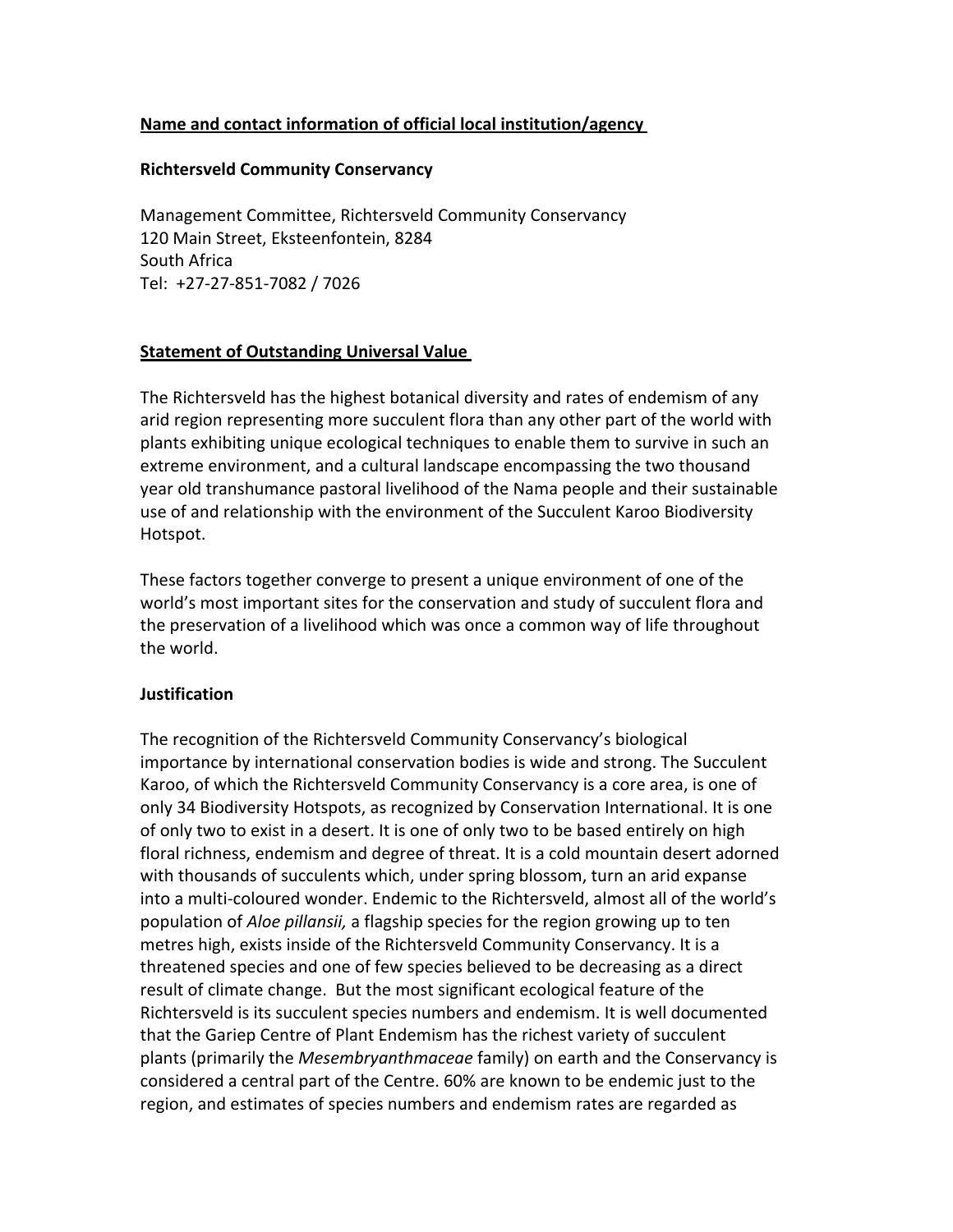Richtersveld
Cultural
and
Botanical
Landscape
World
Heritage
Site
Nomination
9 conservative, since new species are being found and large areas remain unstudied. In years to come, it is certain that new species will be uncovered. The Gariep Centre and the Richtersveld are also considered important to science in regard to evolutionary
processes,
with
many
succulent
groups
in
states
of
active
speciation.

From
a
cultural
standpoint,
the
Richtersveld
Community
Conservancy
is
the
last refuge of Nama people living a transhumance lifestyle. This occurs no place else in South Africa. It is also one of the few places in South Africa where the language of Nama remains widely spoken. It is the only place remaining where the Nama still reside in intricately constructed portable rush domehuts called | haru oms. It is also the
only
place
left
in
South
Africa
where
pastoral
people
reside
in
large
communal traditional lands. What exists in the Richtersveld Community Conservancy is an outstanding representation of human interrelationships with the environment, in this case a fiercely harsh environment, and a lasting testimony to a way of life transhumance. The Nama's pastoralist lifestyle is one of the earliest forms of livelihood where humans have control over the environment. The traditional management systems have over two thousand years conserved through sustainable use of the grazing resource a large area of Succulent Karoo vegetation.

The details of these attributes – cultural and natural – of the Richtersveld Community Conservancy are highlighted in numerous documents pertaining to "filling the gaps" in the World Heritage list. These documents, by IUCN, ICOMOS and UNEP, reveal the Richtersveld Community Conservancy as a landscape, both naturally and culturally, which has several characteristics which are underrepresented in the current World Heritage list, and support the justification of this
nomination.

### **Criteria
under
which
the
property
is
nominated**

### **Cultural
criterion
(iv)**

The
landscape
of
seasonal
movements
spanning
back
millennia
illustrates effectively
a
period
of
time
when
the
environment,
the
climate
and
the
seasons determined largely where humans lived and how they lived. This has not changed

Richtersveld
Cultural
and
Botanical
Landscape
World
Heritage
Site
Nomination
10 for the Nama who today must move home, livestock and family from high-country winter grazing areas to lower summer areas. The ancient gravesites, relicts of former livestock posts, migration trails, wells, petroglyphs and legend and oral myth attached
to
mountains,
sinkholes,
springs
and,
not
least,
the
!Gariep
(Orange)
River all make up a cultural landscape that has been active for two thousand years. The Cultural Landscape of the Richtersveld demonstrates well the ability of the Nama to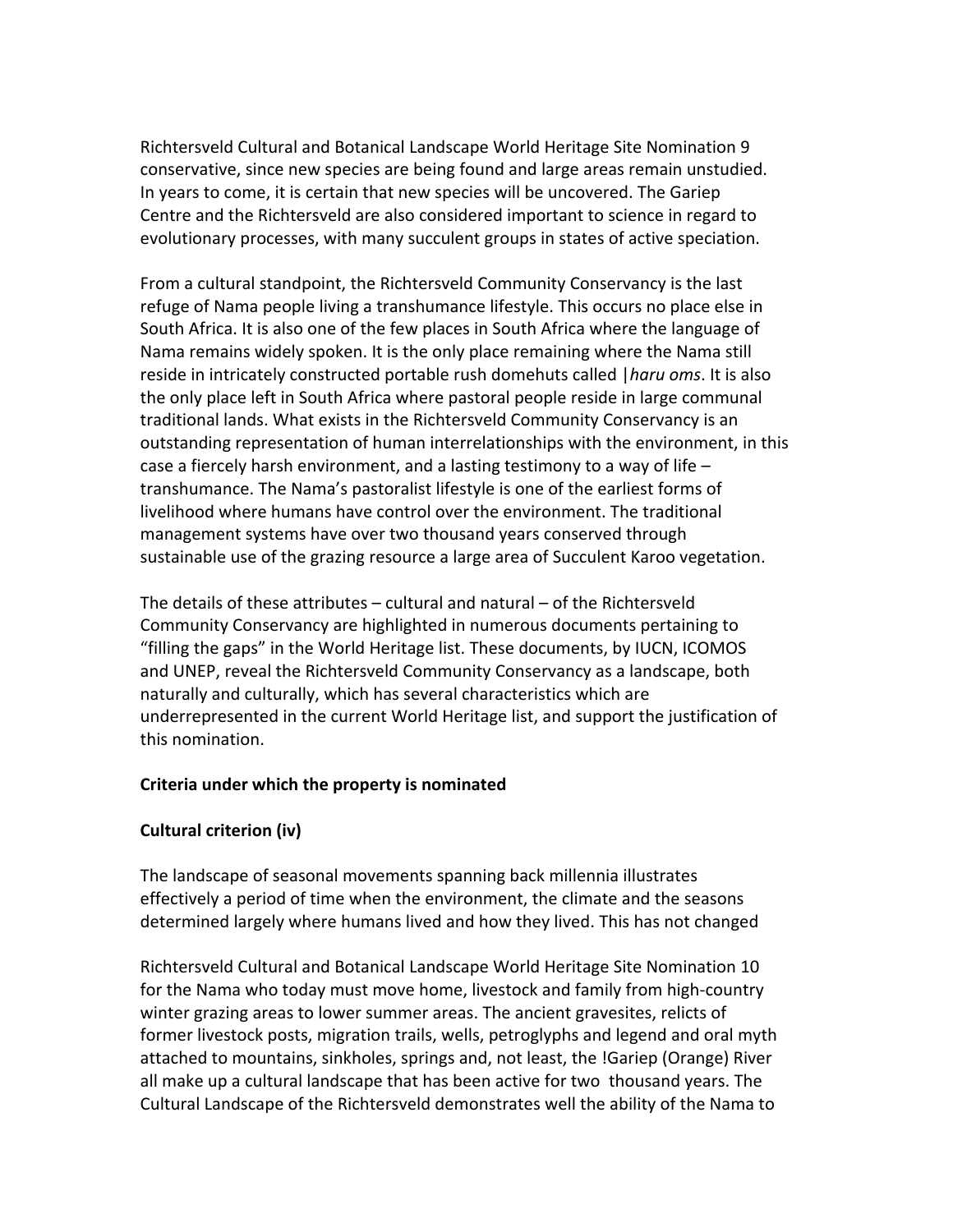maintain
traditional
pastoral
livelihoods
without
adversely
impacting
on
the environment. This is especially important, perhaps more so than in other regions, in light of the status of their environment as a Biodiversity Hotspot. Additionally, the *l haru oms* is a form of architecture not reproduced by any other group of people except
the
Nama.
Recognized
as
one
of
100
endangered
sites
by
World Monuments Watch, the | haru oms requires an intricate construction process and indigenous knowledge which has been largely lost in other Nama areas outside of the
Richtersveld.
The
|*haru
oms* in
the
Richtersveld
Community
Conservancy remain a part of the semi-nomadic lifestyle of the Nama pastoralists.

## **Cultural
criterion
(v)**

As ancestors of the earliest inhabitants of southern Africa, the Nama of the Richtersveld have maintained a cultural tradition that is wholly unique in its customs and
lifestyle.
The
Nama
traditional
transhumance
land
use
of
pastoralism
bear
the only
surviving
testimony
to
a
way
of
life
that
formerly
spanned
amongst
their KhoiKhoi
ancestors
from
the
Cape
of
Good
Hope
to
current
day
Namibia
and amongst other African peoples throughout the country. Despite the survival of this land use and age-old relationship with the environment, the Nama have faced and continue
to
face
enormous
pressure.
Colonialism
and
institutionalized
racism
of Apartheid sought to eradicate cultural identity and tradition, often denouncing Nama ways as primitive and worthless. Today, the Nama identity and tradition endure and are
seen
most
strongly
in
the
Richtersveld
Community
Conservancy.

# **Natural
criterion
(ix)**

An
unusual
convergence
of
several
extreme
environmental
factors
in
the Richtersveld
Community
Conservancy
area
has
resulted
in
biodiversity
that
has

Richtersveld
Cultural
and
Botanical
Landscape
World
Heritage
Site
Nomination
11 evolved specifically in order to survive. Flora, in particular, have developed a wide variety of species and families which have speciated to exist in highly specific microenvironments.
The
methods
used
by
plants
for
conserving
water,
shielding from the sun and protecting from high winds are seen in the physiology, range and relationship between species and their specific microenvironment. In some species such as the *Aloe dichotoma* the population densities differ between summer and winter rainfall zones. The Conservancy exists in the transition between these two rainfall zones and as such is a living laboratory of the *Aloe dichotoma*, as well as the *Aloe pillansii*, a near endemic to the Conservancy, and many other species.

# **Natural
criterion
(x)**

The
Succulent
Karoo
Region
is
a
Biodiversity
Hotspot,
due
to
its
extraordinary